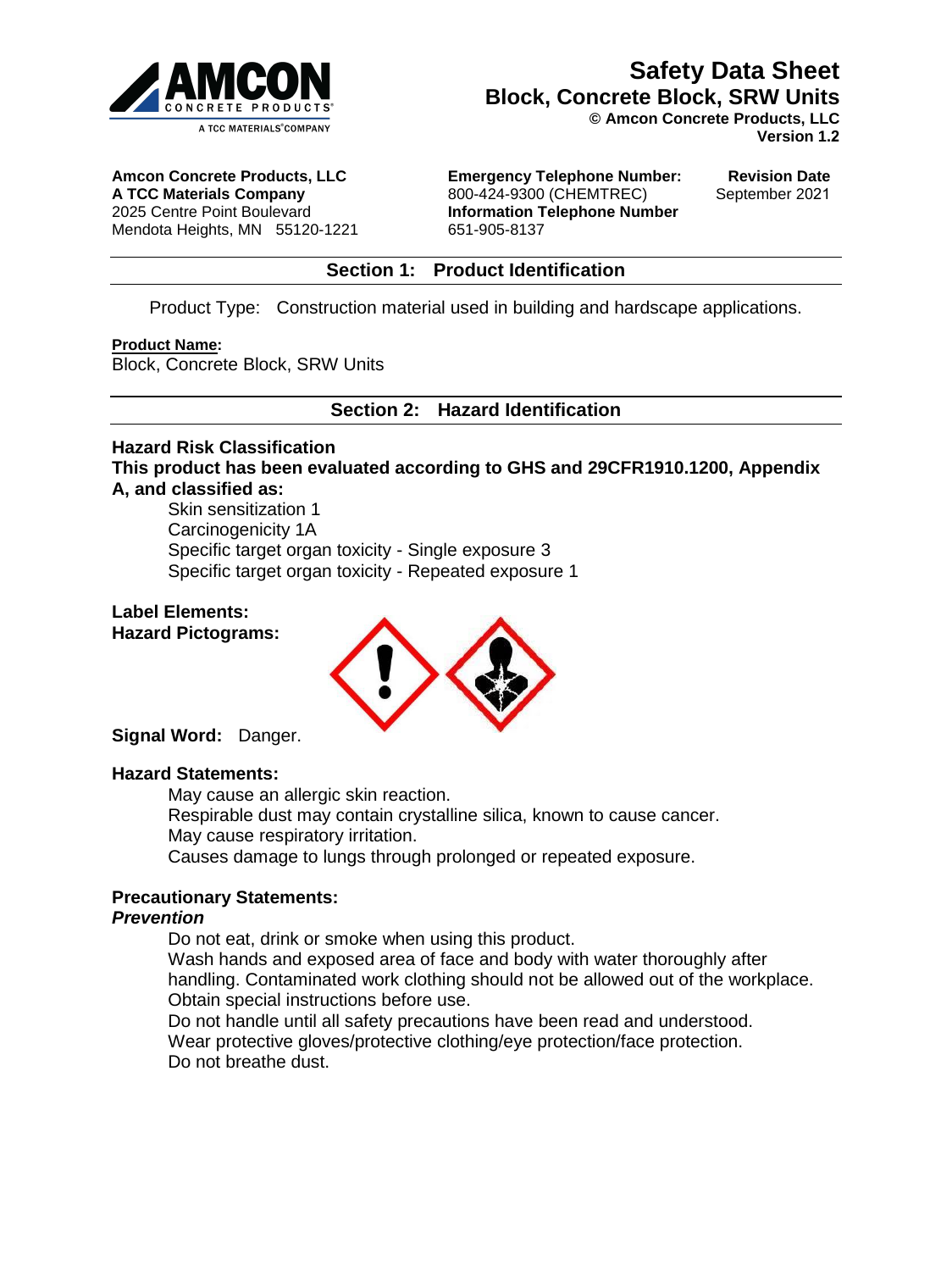

#### **Version 1.2**

#### *Response*

If exposed or concerned, if eye irritation or skin irritation occurs: Get medical attention.

**If on skin:** Wash with plenty of water. Take off contaminated clothing and wash before reuse. If skin irritation or rash occurs: Get medical advice/attention. **If in eyes:** Rinse cautiously with water for several minutes. Remove contact lenses, if present and easy to do. Continue rinsing. If eye irritation persists: Get medical advice/attention.

**If inhaled:** Remove person to fresh air and keep comfortable for breathing. Call a poison center or doctor if you feel unwell**.** 

#### *Storage:*

Not applicable.

#### *Disposal:*

Dispose of all unused or unwanted concrete products in accordance with all local, state, national, and international regulations.

#### **Supplemental Label Elements:**

#### **Hazards not otherwise classified:**

This product is classified based on the dust/particulate generated during cutting, crushing, drilling, grinding or any other disruption of the structural integrity of the product. Potential hazards are related to dust exposure including, but not necessarily limited to, acute and chronic health problems. This product may contain metals or other inorganics as reinforcement components. Observe PELs and TLVs for particulates of the following components: Iron, Carbon, Silicon, Aluminum, Arsenic, Boron, Calcium, Chromium, Cobalt, Copper, Lead, Manganese, Molybdenum, and Nickel. Dusts may be generated during cutting or grinding of the products. Certain products may be coated with calcium soaps and/or metal working compounds which should be recognized and considered when evaluating potential health hazards and exposure during dust/fume generating.

| Ingredient                               | UN#            | $H/F/R/*$      | Cas No         | Wt $%$    |
|------------------------------------------|----------------|----------------|----------------|-----------|
|                                          |                |                |                |           |
| Fine aggregate – Silica Dioxide (Silica, |                |                |                |           |
| Quartz, Crystalline Silica) <sup>3</sup> | Not available. | Not available. | 14808-60-7     | $60 - 72$ |
| Course aggregate (pea stone and          |                |                |                |           |
| limestone)                               | Not available. | Not available. | 1317-65-3      | $20 - 28$ |
| Portland cement                          | Not available. | 1/0/0          | 65997-15-1     | $6 - 10$  |
| Ashes (residues)                         | Not available. | Not available. | 69131-74-8     | $0 - 4$   |
| Silica, amorphous, fumed                 | Not available. | Not available. | 7361-86-9      | $0 - 5$   |
| Ferric oxide                             | UN 1376        | 1/0/0          | 1309-37-1      | $0 - 5$   |
| Calcium hydroxide                        | Not available. | 3/0/0          | 1305-62-0      | $0 - 5$   |
| Admixtures (organic and inorganic)       | Not available. | Not available. | Not available. | $0.1 - 1$ |

|  |  | Section 3: Hazardous Ingredients/Composition |  |
|--|--|----------------------------------------------|--|
|--|--|----------------------------------------------|--|

The exact percentage (concentration) of composition has been withheld as a trade secret in accordance with paragraph (i) of §1910.1200.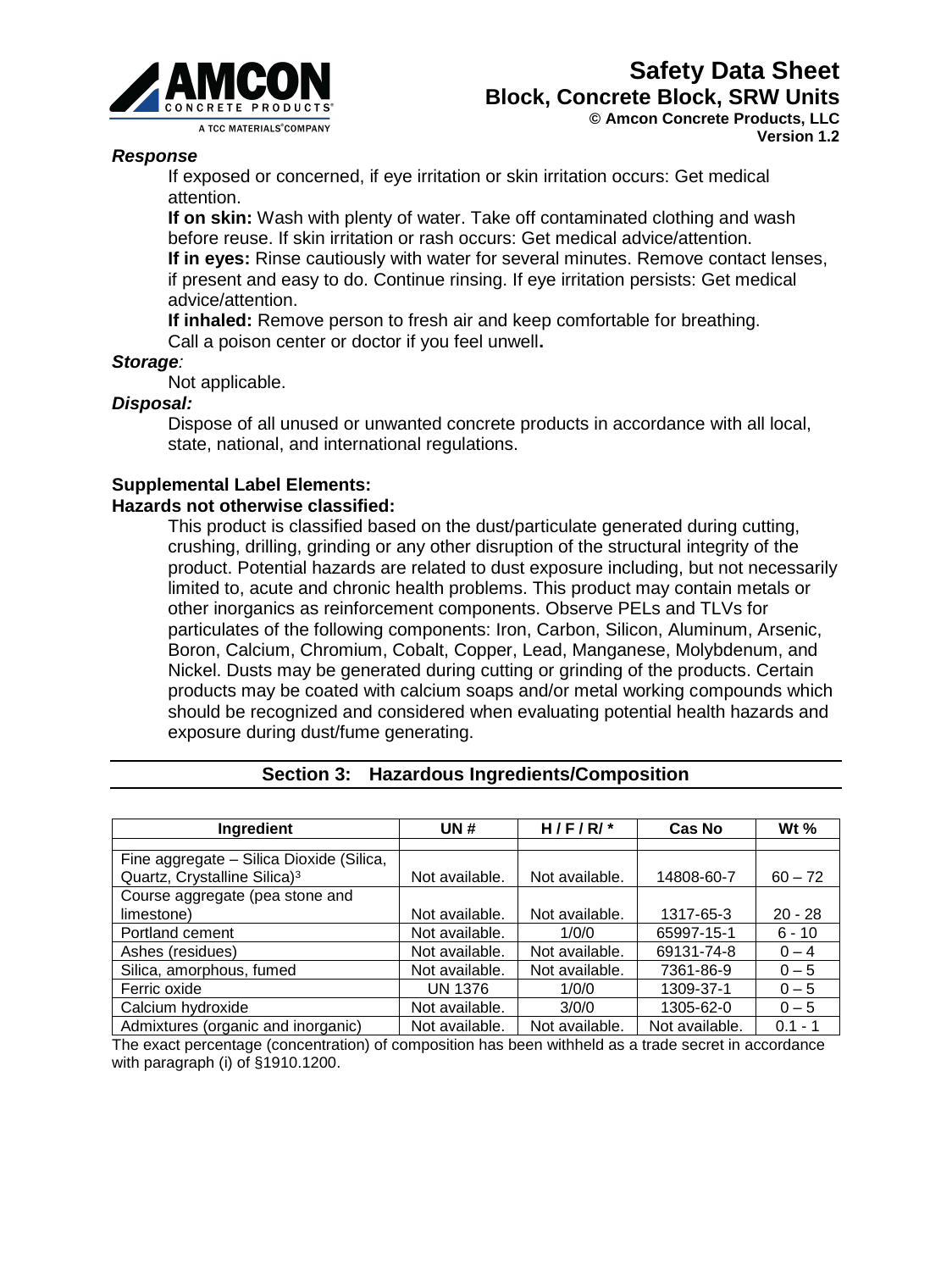

**Version 1.2**

Note:

1. Portland cement and ashes (residues) may contain trace amounts of chemicals including silicates and metals which may be toxic in some forms. These ingredients may include, but are not limited to, Aluminum, Arsenic, Barium, Beryllium, Cadmium, Chromium, Iron, Lead, Manganese, Mercury, Nickel, Selenium, Vanadium, and Zinc, along with other trace constituents.

2. Metal reinforcements may be added for physical stability. During dust/fume generating activities, assess and adhere to applicable occupational exposure limits.

3. This product's composition varies naturally. "Sand" and "aggregates" may contain crystalline silica (i.e. quartz), which is classified as a carcinogen.

\* Per NOM-018-STPS-2000

#### **Section 4: First Aid Measures**

#### **Eye contact:**

In case of contact, rinse eyes thoroughly with potable water for at least 15 minutes. If easy to do, remove contact lenses, if worn. Rinse under eyelids to remove any particles. If eye abrasions occur or irritation persists: Get medical advice/attention.

#### **Skin Contact:**

Treat symptomatically. Cuts and abrasions should be cleaned and bandaged. Dust on skin should be rinsed with clean potable water. Call a physician if irritation develops and persists.

#### **Inhalation:**

Dust from cutting, grinding, sawing, or drilling product may be inhaled. If inhaled, remove person to fresh air and keep at rest in a position comfortable for breathing. If person is unconscious or unable to breath, SEEK MEDICAL ATTENTION IMMEDIATELY.

#### **Ingestion:**

Not a normal route of exposure. If swallowed, do NOT induce vomiting unless directed to do so by medical personnel. Never give anything by mouth to an unconscious person. If the person is choking due to blocked airway it may be necessary to perform the Heimlich maneuver. If the person is unconscious it may be necessary to sweep the blockage out of the mouth using a finger. CPR chest compressions may also dislodge any blockage. Seek emergency medical attention from a physician immediately.

#### **Symptoms of overexposure:**

#### Eye:

Projectile fragments may cause cuts or abrasions. Dusts may cause severe irritation, abrasions, redness, tissue destruction and permanent eye damage including blindness Symptoms may include discomfort or pain, excess blinking and tear production, with possible redness and swelling.

Skin:

Projectile fragments may cause cuts or abrasions when in contact with skin. Dusts may irritate the skin. Wear gloves when handling product to avoid drying and mechanical abrasion of the skin.

#### Inhaled:

Dust may cause respiratory tract irritation. May cause allergic or asthma-like respiratory reactions.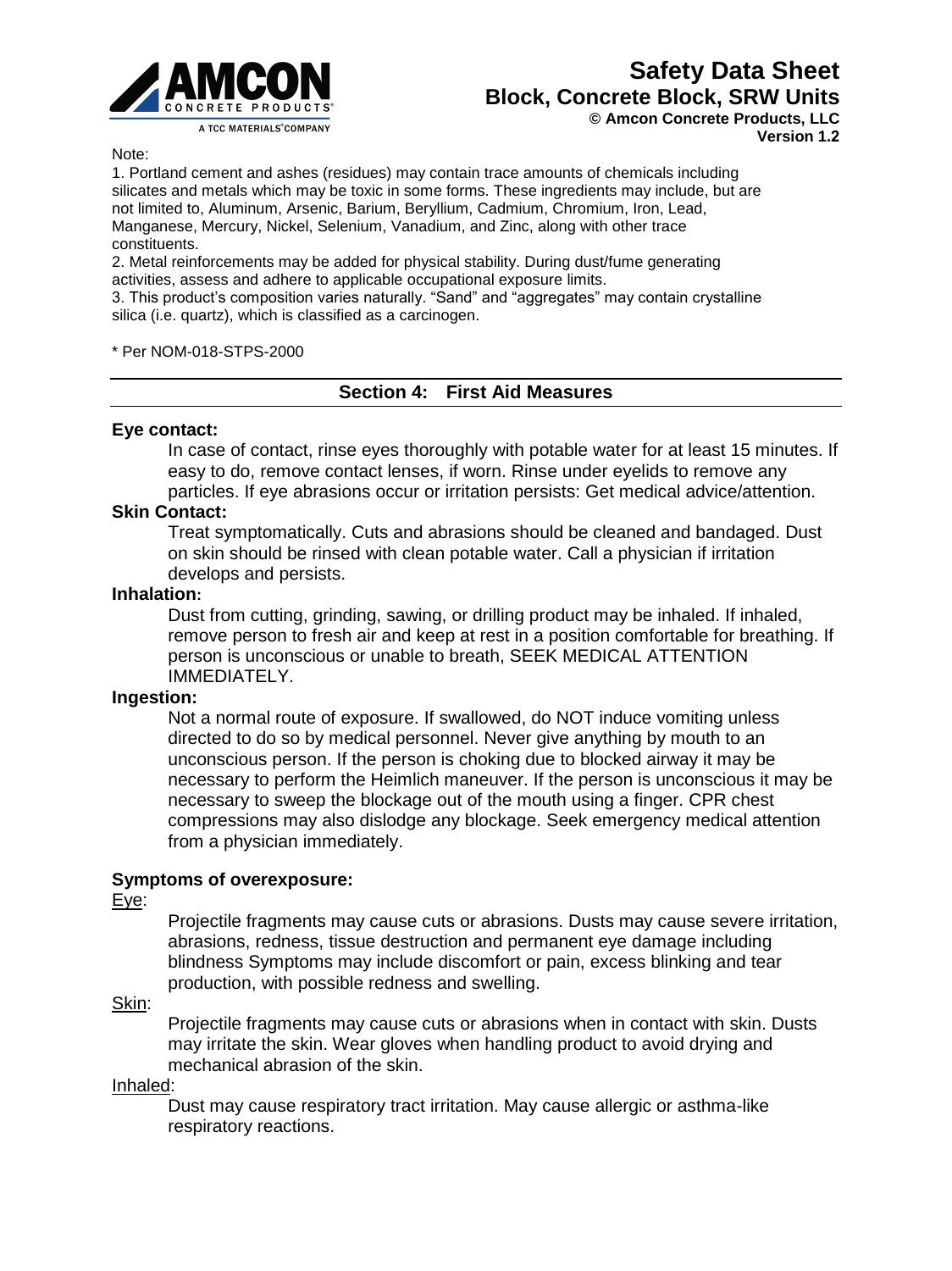

Ingestion:

Not a normal route of exposure. May result in obstruction and temporary irritation of the digestive tract.

**Note to physician:** Symptoms may not appear immediately.

In case of accident or if you feel unwell, seek medical advice immediately (show the label or SDS where possible).

## **Section 5: Fire Fighting Measures**

**Flammability:** Not flammable by WHMIS/OSHA/NOM-018-STPS-2000 criteria.

**Suitable fire extinguishing media:** Treat for surrounding material.

**Unsuitable fire extinguishing media:** Not available.

**Specific hazards arising from the chemical:**

**Hazardous combustion products:** May include, and are not limited to: oxides of carbon.

**Explosion Data:** 

**Sensitivity to Mechanical Impact:** Not available. **Sensitivity to Static Discharge:** Not available.

**Special protective equipment for fire-fighters:** Keep upwind of fire. Wear full fire-fighting turn-out gear (full Bunker gear) and respiratory protection (SCBA).

#### **Section 6: Accidental Release Measures**

#### **Personal precautions, protective equipment and emergency procedures:**

Highly improbable. Use personal protection recommended in Section 8. Use caution to avoid breathing dust. Wear dust-mask or respirator if required. Respirable crystalline silica dust particles may be generated by clean-up of crushed product, or cutting, grinding, and drilling activities.

**Environmental precautions:** Product, when intact, is not an environmental hazard.

#### **Methods and materials for containment and cleaning up:**

Use mechanical aids to lift during manual handling as to reduce chance of injury. Avoid cutting, sawing, drilling, or grinding to decrease generation of dusts. Do not flush to sewer or allow to enter waterways. Use appropriate Personal Protective Equipment (PPE). Vacuum or sweep smaller pieces of material and place in a disposal container. Use wet methods, if appropriate, to reduce the generation of dust. Provide ventilation if dust is generated.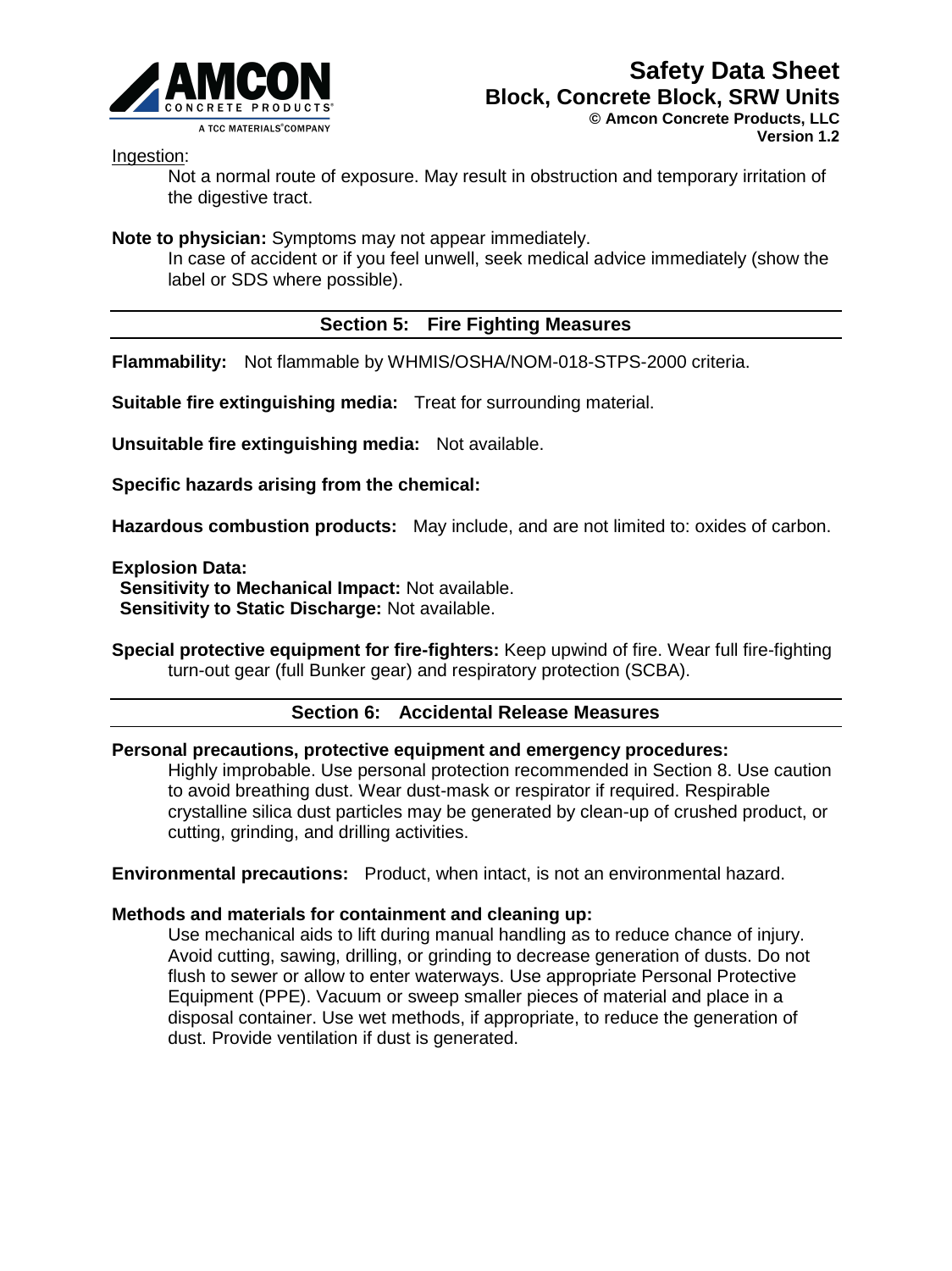

**Version 1.2**

#### **Section 7: Handling and Storage**

#### **Precautions for Safe Handling:**

#### **Protective measures:**

Avoid contact with skin, eyes, and clothing. Persons handling the product should wear recommended personal protective equipment (PPE) as noted in Section 8. Wash thoroughly with potable water and mild soap after handling. Avoid breathing dusts. Ensure adequate ventilation (or a respirator should be worn if PEL's are exceeded) during drilling, cutting, crushing, and grinding. Use local exhaust or perform activities in well-ventilated areas. Water suppression may be used to limit airborne dusts. Most hazards are related to physical properties (including size and weight). Use mechanical devices to lift or move.

**General hygiene advice:** Wash hands before eating, drinking, or smoking.

#### **Conditions for safe storage including any incompatibilities:**

Store on flat, level ground. Avoid incompatible materials that may break down product such as strong oxidizers or acids.

| <b>Occupational Exposure Limits:</b> |                                                          |                                                   |  |  |
|--------------------------------------|----------------------------------------------------------|---------------------------------------------------|--|--|
| <b>Occupational Exposure Limits</b>  |                                                          |                                                   |  |  |
| Ingredient                           | <b>OSHA-PEL</b>                                          | <b>ACGIH-TLV</b>                                  |  |  |
|                                      |                                                          |                                                   |  |  |
| Fine aggregate                       | Not available.                                           | Not available.                                    |  |  |
| Course aggregate                     | Not available.                                           | Not available.                                    |  |  |
|                                      | 15 mg/m <sup>3</sup> (total); 5 mg/m <sup>3</sup>        | 1 mg/m <sup>3</sup> (no asbestos and $\lt 1\%$    |  |  |
| Portland cement                      | (resp)                                                   | crystalline silica, respirable fraction)          |  |  |
| Ashes (residues)                     | Not available.                                           | Not available.                                    |  |  |
| Slags, ferrous metal,                |                                                          |                                                   |  |  |
| blast furnace                        | Not available.                                           | Not available.                                    |  |  |
| Silica, crystalline, quartz          | 50 $\mu$ g/m <sup>3</sup> (8-hr TWA)                     | $25 \mu g/m3$ (respirable)                        |  |  |
| Ferric oxide                         | 10 mg/m $3$                                              | 5 mg/m <sup>3</sup> (iron oxide fume; dust as Fe) |  |  |
| Calcium hydroxide                    | 15 mg/m <sup>3</sup> (total); 5 mg/m <sup>3</sup> (resp) | 5 mg/m $3$                                        |  |  |
| Silica, amorphous, fumed             | 80 mg/m <sup>3</sup> /%SiO <sub>2</sub>                  | 10 mg/m $3$                                       |  |  |
| Admixtures (organic and              |                                                          |                                                   |  |  |
| inorganic)                           | Not available.                                           | Not available.                                    |  |  |

#### **Section 8: Exposure Controls/Personal Protection**

#### **Engineering Controls:**

When using product, provide local and general exhaust ventilation to keep airborne dust concentrations below exposure limits. Use wet methods, if appropriate, to reduce the generation of dust.

#### **Personal protective measures and equipment**

**Eye/face protection:** Safety glasses or goggles are recommended to ensure against any eye contact.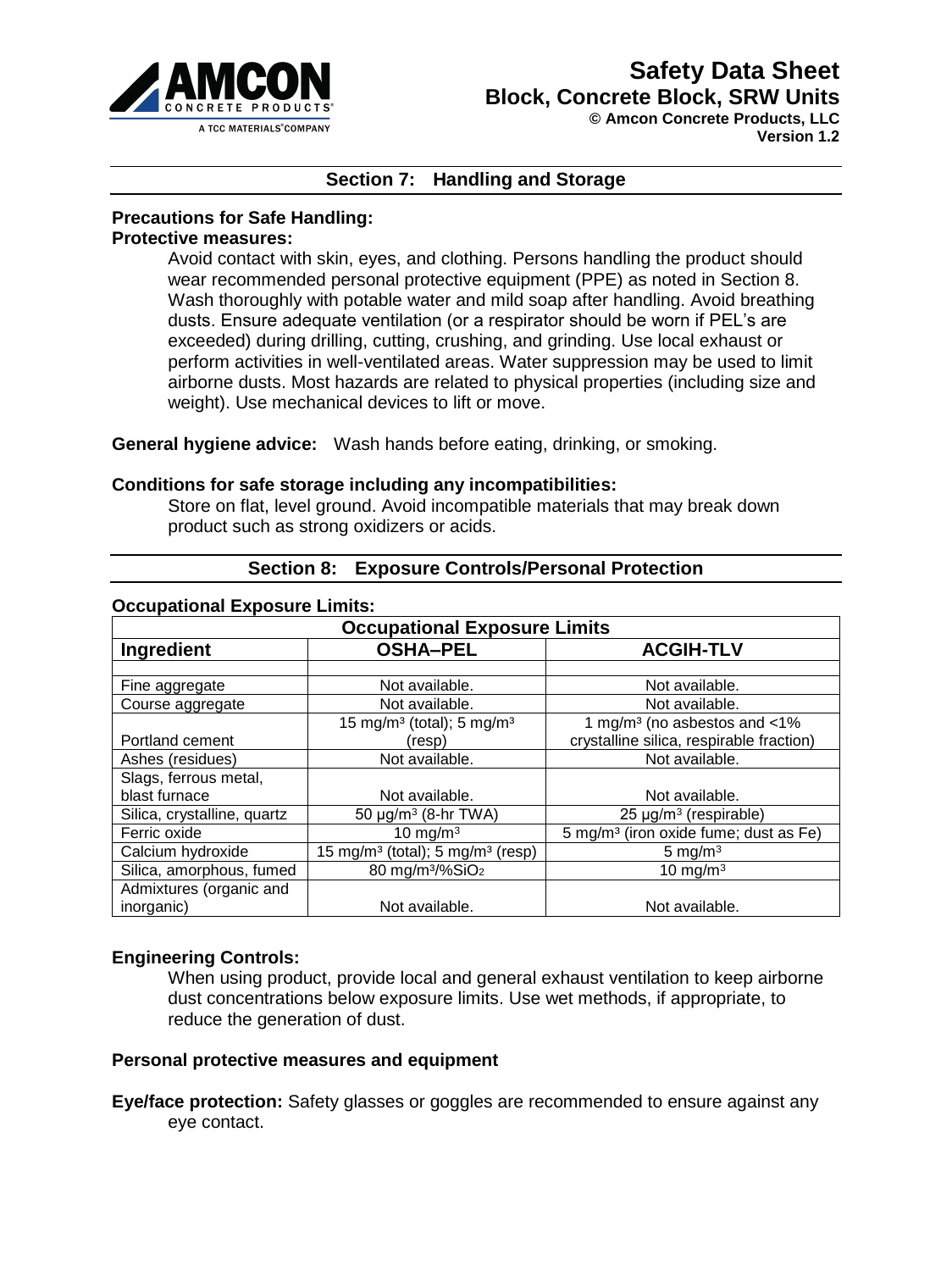

**Version 1.2**

**Hand protection:** Wear suitable protective gloves, such as heavy-duty leather when handling product. Check gloves during use that the gloves are still retaining their protective properties.

**Skin protection:** Wear suitable protective clothing.

- **Respiratory protection:** A NIOSH approved dust mask or filtering face piece is recommended in poorly ventilated areas or when permissible exposure limits may be exceeded. Respirators should be selected by and used under the direction of a trained health and safety professional following requirements found in OSHA's respirator standard (29 CFR 1910.134) and ANSI's standard for respiratory protection (Z88.2).
- **General Health and Safety Measures:** Handle according to established industrial hygiene and safety practices. Eye wash stations should be available. Wash exposed skin thoroughly with potable water and mild soap after use. If any irritation or redness is noted, treat symptomatically or consult a doctor immediately. Wear gloves, safety glasses, and protective clothing. Safety shoes (steel toe) should be worn when handling heavy materials that could be dropped on the feet. In case of eye contact with projectile debris or dust, flush with plenty of clean, potable water for at least 15 minutes. Remove contacts if easy to do so. Seek medical attention immediately. Avoid dust inhalation and direct contact with skin and eyes. Wash contaminated skin before eating or smoking.

| Color:<br>Odor:<br><b>Odor Threshold:</b><br><b>Physical State:</b><br>pH: | Not available.<br>Odorless.<br>Not applicable.<br>Solid concrete.<br>Not applicable. (Powdered product may be caustic when<br>in contact with water) |
|----------------------------------------------------------------------------|------------------------------------------------------------------------------------------------------------------------------------------------------|
| <b>Melting Point/Freezing Point:</b>                                       | Not available.                                                                                                                                       |
| <b>Initial Boiling Point and</b>                                           |                                                                                                                                                      |
| <b>Boiling Range:</b>                                                      | Not available.                                                                                                                                       |
| <b>Flash Point:</b>                                                        | Not flammable.                                                                                                                                       |
| <b>Evaporation Rate:</b>                                                   | Not available.                                                                                                                                       |
| <b>Flammability:</b>                                                       | Not flammable.                                                                                                                                       |
| Lower Flammability/                                                        |                                                                                                                                                      |
| <b>Explosive Limit:</b>                                                    | Not available.                                                                                                                                       |
| <b>Upper Flammability/</b>                                                 |                                                                                                                                                      |
| <b>Explosive Limit:</b>                                                    | Not available.                                                                                                                                       |
| <b>Vapor Pressure:</b>                                                     | Not available.                                                                                                                                       |
| <b>Vapor Density:</b>                                                      | Not available.                                                                                                                                       |
| <b>Relative Density/</b>                                                   |                                                                                                                                                      |
| <b>Specific Gravity:</b>                                                   | Not available.                                                                                                                                       |
| <b>Solubility:</b>                                                         | Insoluble.                                                                                                                                           |
| <b>Partition coefficient</b>                                               |                                                                                                                                                      |
| n-octanol/water:                                                           | Not available.                                                                                                                                       |

# **Section 9: Physical and Chemical Properties**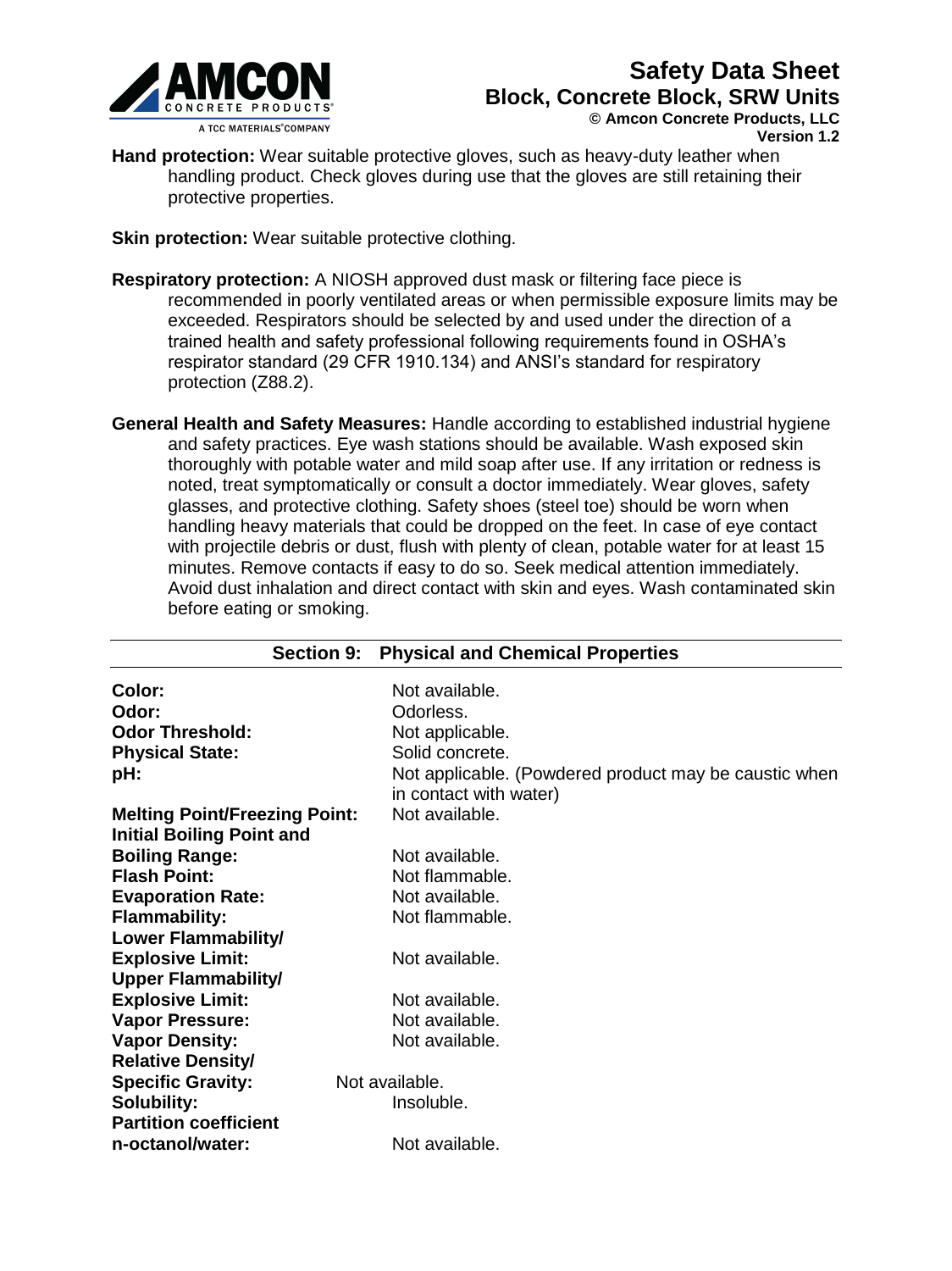

**© Amcon Concrete Products, LLC** 

**Version 1.2**

**Auto-ignition Temperature:** Not available. **Decomposition Temperature:** Not available. **Particle Characteristics:** Variable (when broken).

#### **Section 10: Stability and Reactivity**

**Reactivity:** No dangerous reaction known under conditions of normal use. Ingredients may react with incompatible materials. Product may react with strong oxidizers, reducing agents, and acids.

**Stability**: Stable under normal conditions of use.

**Possibility of hazardous reactions:** Possible release of gases when ingredients come into contact with incompatible materials. Avoid dust created by agitation. Avoid contact or storage of dusty materials near incompatible substances. Avoid contact with strong oxidizing agents such as fluorine, boron trifluoride, chlorine trifluoride, manganese trifluoride, and oxygen difluoride. Silica dissolves readily in hydrofluoric acid producing a corrosive gas, silicon tetrafluoride.

**Conditions to avoid**: Avoid excessive handling, cutting, drilling, or grinding of hardened material which may generate dust levels above permissible exposure limits.

**Incompatibility**: Some ingredients have incompatible materials as detailed in Section 10.3.

**Hazardous decomposition products:** Highly improbable. Hazardous polymerization will not occur.

#### **Section 11: Toxicological Information**

#### **Information on Toxicological Effects:**

**Likely Routes of Exposure**: Skin contact, eye contact, and inhalation.

#### **Symptoms related to physical/chemical/toxicological characteristics:**

**Eye:** Projectile fragments may cause cuts or abrasions when in contact with eyes. Dusts may cause severe irritation, abrasions, redness, tissue destruction, and permanent eye damage including blindness (in extreme cases).

**Skin:** Projectile fragments may cause cuts or abrasions when in contact with skin. Dusts may irritate the skin.

**Ingestion:** Not a normal route of exposure. Virtually nontoxic. Ingestion of large amounts may result in obstruction and irritation of the digestive tract, chocking/blockage.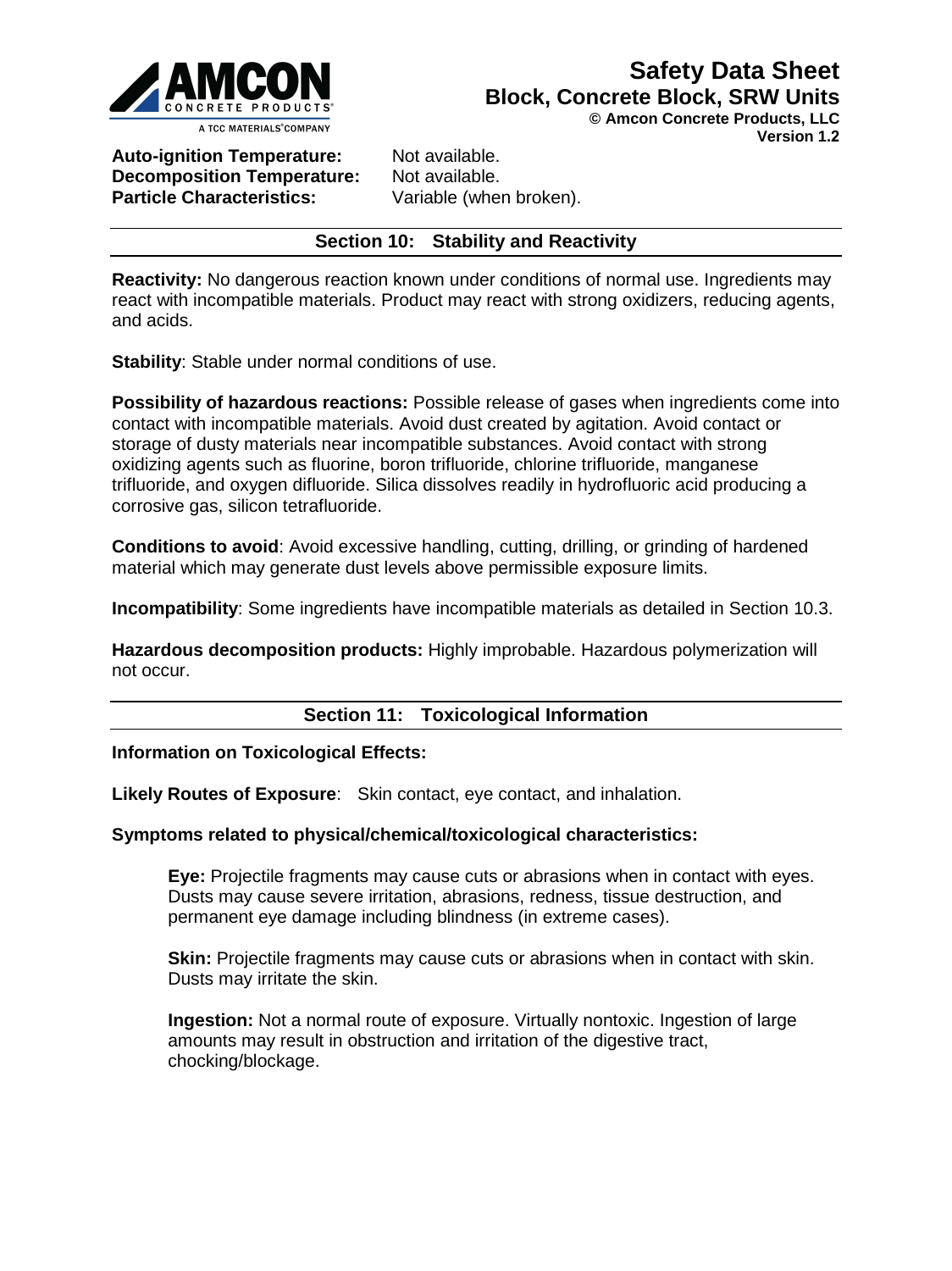

**© Amcon Concrete Products, LLC** 

**Version 1.2**

**Inhalation:** Dust may cause respiratory tract irritation. May cause allergic or asthma like respiratory reactions.

**Chronic Exposure:** Prolonged inhalation of dusts may cause damage to the respiratory tract.

Repeated inhalation of high concentrations of dusts, especially respirable crystalline silica (quartz, cristobalite, tridymite) for periods as short as six months have caused acute silicosis. Acute silicosis is a rapidly progressive, incurable lung disease that is typically fatal. Not all individuals with silicosis will exhibit symptoms (signs) of the disease. However, silicosis can be progressive, and symptoms can appear at any time, even years after exposure has ceased. Symptoms of silicosis may include, but are not limited to, the following: shortness of breath; difficulty breathing with or without exertion; coughing; diminished work capacity; diminished chest expansion; reduction of lung volume; right heart enlargement and/or failure. Smoking may increase the risk of developing lung disorders, including emphysema and lung cancer. Persons with silicosis have an increased risk of pulmonary tuberculosis infection.

Several studies of persons with silicosis also indicated an increased risk of developing lung cancer, a risk that increased with the duration of exposure. Many of these studies do not account for confounding variables for lung cancer, especially smoking.

| Ingredient            | <b>IDLH</b>                | <b>LC50</b>               | <b>LD50</b>                |
|-----------------------|----------------------------|---------------------------|----------------------------|
| Fine aggregate        | Not available.             | Not available.            | Not available.             |
| Course aggregate      | Not available.             | Not available.            | Not available.             |
| Portland cement       | 5000 mg/m <sup>3</sup>     | Not available.            | Not available.             |
| Ashes (residues)      | Not available.             | Not available.            | Oral $>$ 2000 mg/kg, rat   |
| Slags, ferrous metal, |                            |                           |                            |
| blast furnace         | Not available.             | Not available.            | Not available.             |
|                       | Ca [25 mg/m <sup>3</sup>   |                           |                            |
|                       | (cristobalite,             |                           |                            |
| Silica, crystalline,  | tridymite); 50 mg/m $3$    |                           |                            |
| quartz                | (quartz, tripoli)]         | Not available.            | Oral 500 mg/kg, rat        |
| Ferric oxide          | 2500 mg Fe /m <sup>3</sup> | Not available.            | Oral > 10000 mg/kg, rat    |
| Calcium hydroxide     | Not available.             | Not available.            | Oral 7340 mg/kg, rat       |
| Silica, amorphous,    |                            | Inhalation                | Oral >5000 mg/kg, rat      |
| fumed                 | Not available.             | $\geq$ 58.8 mg/l/1 h, rat | Dermal >2000 mg/kg, rabbit |
| Admixtures (organic   |                            |                           |                            |
| and inorganic)        | Not available.             | Not available.            | Not available.             |

#### **Acute Toxicity:**

| <b>Calculated overall Chemical Acute Toxicity Values</b> |                    |                     |  |
|----------------------------------------------------------|--------------------|---------------------|--|
| <b>LC50 (inhalation)</b><br>LD50 (dermal)<br>LD50 (oral) |                    |                     |  |
| $>5$ mg/l/4h, rat                                        | $>2000$ mg/kg, rat | >2000 mg/kg, rabbit |  |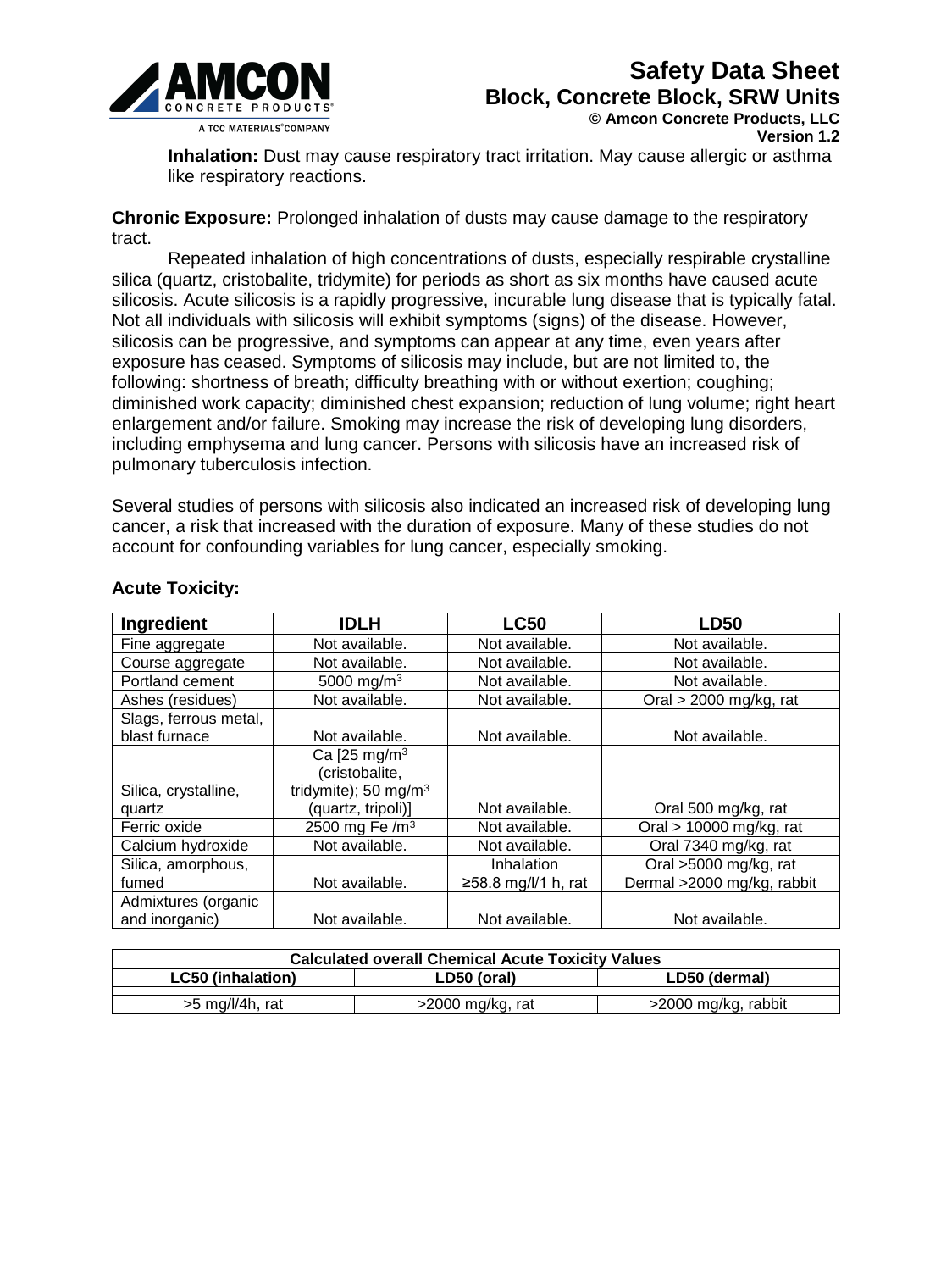

# **Safety Data Sheet**

**Block, Concrete Block, SRW Units**

**© Amcon Concrete Products, LLC** 

**Version 1.2**

|                                     | <b>Chemical Listed as Carcinogen or</b><br><b>Potential Carcinogen</b> |
|-------------------------------------|------------------------------------------------------------------------|
| Ingredient                          | (NTP, IARC, OSHA, ACGIH, CP65)*                                        |
| Fine aggregate                      | Not listed.                                                            |
| Coarse aggregate                    | Not listed.                                                            |
| Portland cement                     | $G-A4$                                                                 |
| Ashes (residue)                     | Not listed.                                                            |
| Slags, ferrous metal, blast furnace | Not listed.                                                            |
| Silica, crystalline, quartz         | G-A2, I-1, N-1, O, CP65                                                |
| Ferric oxide                        | $G-A4, I-3$                                                            |
| Calcium hydroxide                   | Not listed.                                                            |
| Silica, amorphous, fumed            | I-3                                                                    |
| Admixtures (organic and inorganic)  | Not listed.                                                            |

\* See Section 15 for more information.

## **Delayed, Immediate, and Chronic Effects of Short-and-Long-Term Exposure**

| <b>Skin Corrosion/Irritation:</b>                                                           | May cause skin irritation and abrasion.                                                                                                           |
|---------------------------------------------------------------------------------------------|---------------------------------------------------------------------------------------------------------------------------------------------------|
| <b>Serious Eye Damage/Irritation:</b>                                                       | Causes serious eye irritation.                                                                                                                    |
| <b>Respiratory Sensitization:</b>                                                           | Based on available data, the classification criteria<br>are not met.                                                                              |
| <b>Skin Sensitization:</b>                                                                  | May cause an allergic skin reaction.                                                                                                              |
| <b>STOT-Single Exposure:</b>                                                                | May cause respiratory tract infection.                                                                                                            |
| <b>Chronic Health Effects:</b><br><b>Carcinogenicity:</b><br><b>Germ Cell Mutagenicity:</b> | Respirable dust may contain crystalline silica,<br>known to cause cancer.<br>Based on available data, the classification criteria<br>are not met. |
| <b>Reproductive Toxicity:</b><br>Developmental:                                             | Based on available data, the classification criteria<br>are not met.                                                                              |
| <b>Teratogenicity:</b>                                                                      | Based on available data, the classification criteria<br>are not met.                                                                              |
| <b>Embryotoxicity:</b>                                                                      | Based on available data, the classification criteria<br>are not met.                                                                              |
| <b>Fertility:</b>                                                                           | Based on available data, the classification criteria<br>are not met.                                                                              |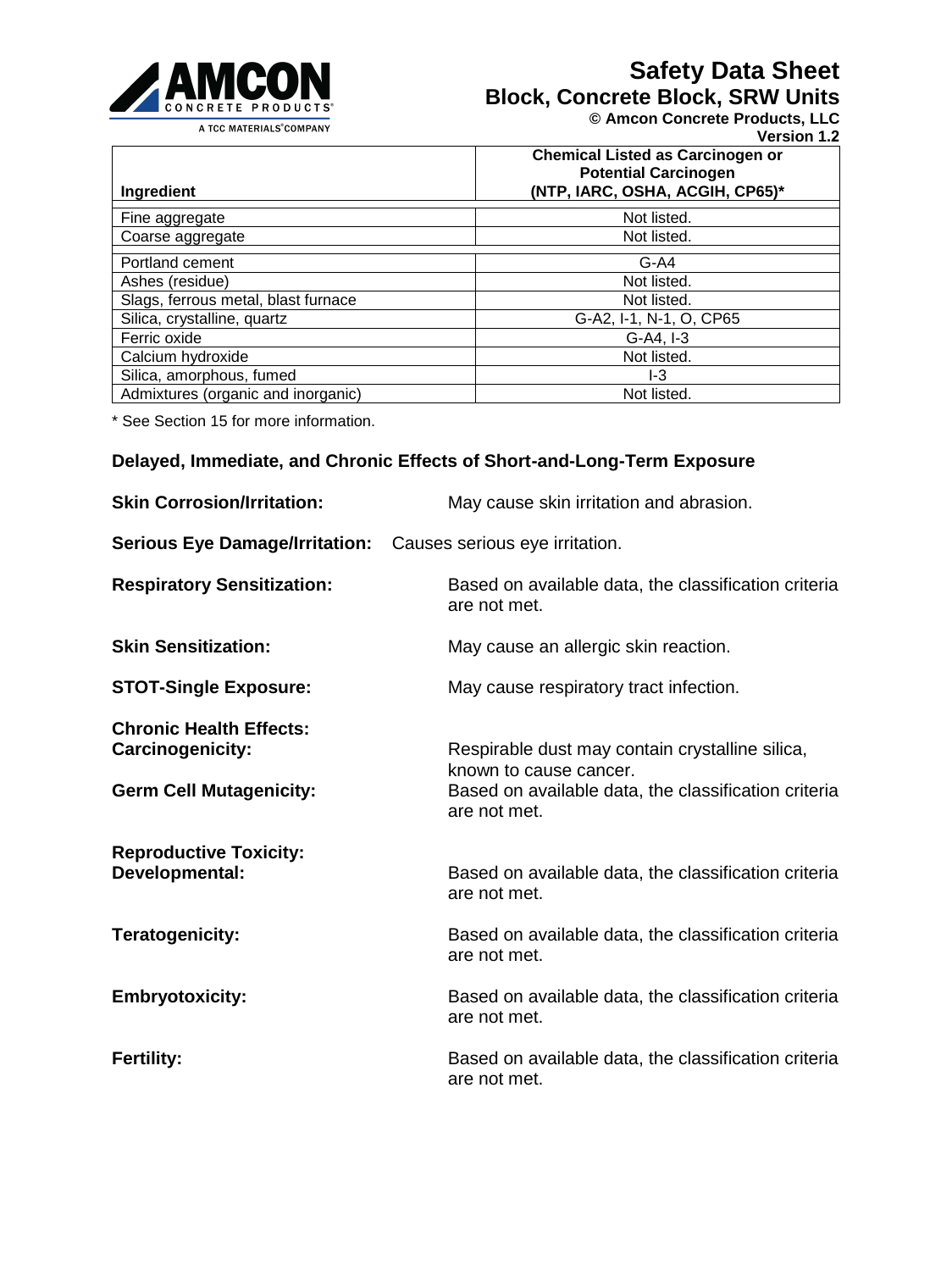

**Version 1.2**

| <b>STOT-Repeated Exposure:</b>                | Causes damage to lungs through prolonged or<br>repeated exposure. Respirable crystalline silica<br>in the form of quartz or cristobalite from<br>occupational sources is listed by the International<br>Agency for Research on Cancer (IARC) and<br>National Toxicology Program (NTP) as a lung<br>carcinogen. Prolonged exposure to respirable<br>crystalline silica has been known to cause<br>silicosis, a lung disease, which may be disabling.<br>While there may be a factor of individual<br>susceptibility to a given exposure to respirable<br>silica dust, the risk of contracting silicosis and the<br>severity of the disease is clearly related to the<br>amount of dust exposure and the length of time<br>(usually years) of exposure. |
|-----------------------------------------------|-------------------------------------------------------------------------------------------------------------------------------------------------------------------------------------------------------------------------------------------------------------------------------------------------------------------------------------------------------------------------------------------------------------------------------------------------------------------------------------------------------------------------------------------------------------------------------------------------------------------------------------------------------------------------------------------------------------------------------------------------------|
| <b>Aspiration Hazard:</b>                     | Based on available data, the classification criteria<br>are not met.                                                                                                                                                                                                                                                                                                                                                                                                                                                                                                                                                                                                                                                                                  |
| <b>Toxicologically Synergistic Materials:</b> | Not available.                                                                                                                                                                                                                                                                                                                                                                                                                                                                                                                                                                                                                                                                                                                                        |
| <b>Other Information:</b>                     | Not available.                                                                                                                                                                                                                                                                                                                                                                                                                                                                                                                                                                                                                                                                                                                                        |
|                                               |                                                                                                                                                                                                                                                                                                                                                                                                                                                                                                                                                                                                                                                                                                                                                       |

# **Section 12: Ecological Information**

#### **Ecotoxicity**:

**Acute/Chronic Toxicity:** No ecological consideration when used according to directions.

**Persistence and degradability:** No information available.

**Mobility in soil:** No information available.

**Bioaccumulation:** No information available.

#### **Section 13: Disposal Considerations**

#### **Disposal methods:**

Whatever cannot be saved or recovered for recycling should be disposed of in accordance with all local, state, provincial, and federal regulations. Dispose of container and unused contents in accordance with all local, state, provincial, and federal regulations.

**Other disposal recommendations:** Not available.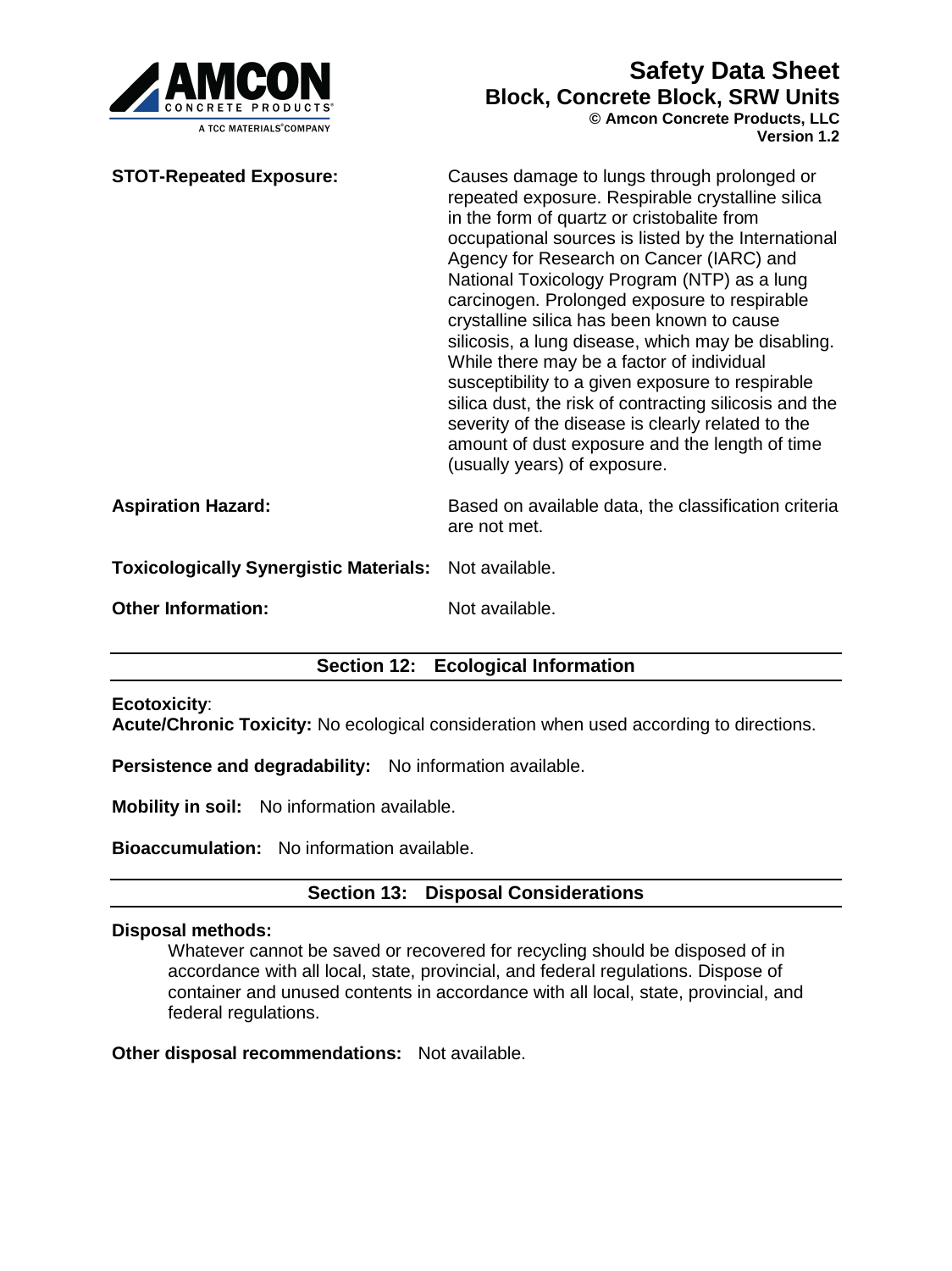

**© Amcon Concrete Products, LLC** 

**Version 1.2**

## **Section 14: Transportation**

**UN Number** 

Not regulated. Not regulated. Not regulated.

**DOT**: **TDG: NOM-004-SCT2-1994** 

**UN Proper Shipping Name DOT**: **TDG: NOM-004-SCT2-1994**  Not applicable. Not applicable. Not applicable.

**Transport Hazard Class(es) DOT**: **TDG: NOM-004-SCT2-1994**  Not applicable. Not applicable. Not applicable.

**Packing Group**  Not applicable. Not applicable. Not applicable.

**DOT**: **TDG: NOM-004-SCT2-1994** 

#### **Environmental Hazards:**

Not available.

**Transport in Bulk According to Annex II of Marpol 73/78 and the IBC Code:**  Not available.

#### **Special Precautions for User:**

Do not handle until all safety precautions have been read and understood.

**Section 15: Regulatory Information**

#### **Safety, Health and Environmental Regulations / Legislations Specific for the Chemical:**

**Canada:** This product has been classified in accordance with the hazard criteria of the Controlled Products Regulations and the SDS contains all the information required by the Controlled Products Regulations.

**US**: SDS prepared pursuant to the Hazard Communication Standard (CRF29.1910.1200) HazCom 2012

**Mexico**: SDS prepared pursuant to NOM-018-STPS-2000.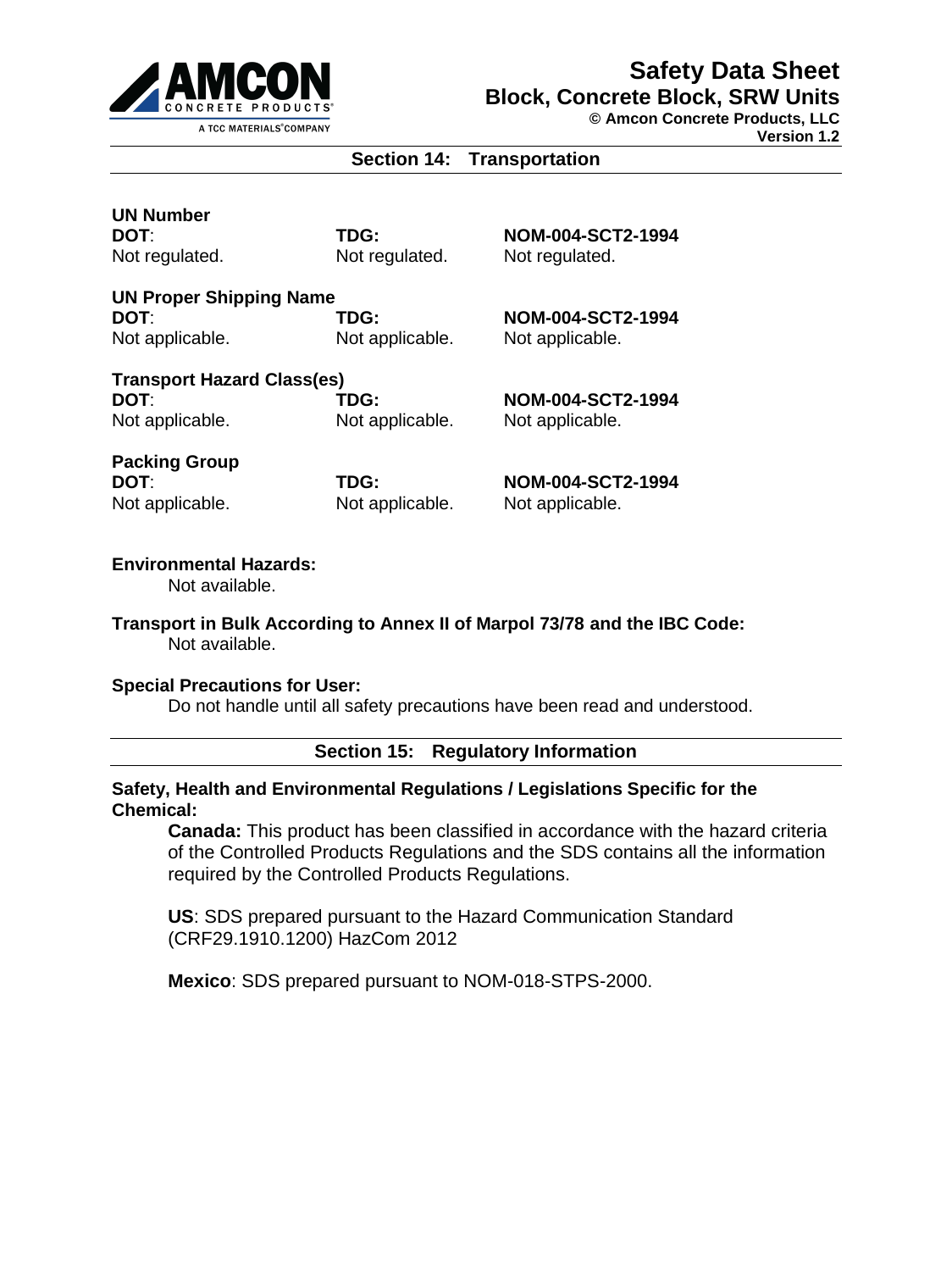

**© Amcon Concrete Products, LLC** 

**Version 1.2**

| <b>SARA Title III</b>               |                                           |                                     |                            |                       |
|-------------------------------------|-------------------------------------------|-------------------------------------|----------------------------|-----------------------|
| Ingredient                          | <b>Section 302</b><br>(EHS) TPQ<br>(Ibs.) | <b>Section 304</b><br>EHS RQ (lbs.) | <b>CERCLA</b><br>RQ (lbs.) | <b>Section</b><br>313 |
| Fine aggregate                      | Not listed.                               | Not listed.                         | Not listed.                | Not listed.           |
| Course aggregate                    | Not listed.                               | Not listed.                         | Not listed.                | Not listed.           |
| Portland cement                     | Not listed.                               | Not listed.                         | Not listed.                | Not listed.           |
| Ashes (residues)                    | Not listed.                               | Not listed.                         | Not listed.                | Not listed.           |
| Slags, ferrous metal, blast furnace | Not listed.                               | Not listed.                         | Not listed.                | Not listed.           |
| Silica, crystalline, quartz         | Not listed.                               | Not listed.                         | Not listed.                | Not listed.           |
| Ferric oxide                        | Not listed.                               | Not listed.                         | Not listed.                | Not listed.           |
| Calcium hydroxide                   | Not listed.                               | Not listed.                         | Not listed.                | Not listed.           |
| Silica, amorphous, fumed            | Not listed.                               | Not listed.                         | Not listed.                | Not listed.           |
| Admixtures (organic and inorganic)  | Not listed.                               | Not listed.                         | Not listed.                | Not listed.           |

#### **U.S. State Regulations**

General Product Information: Other state regulations may apply. Check individual state requirements.

#### **California Proposition 65:**

The state of California requires the following statement (Proposition 65) in regards to this material:



**WARNING:** This product can expose you to chemicals including crystalline silica which are known to the State of California to cause cancer, birth defects, or other reproductive harm which may be released upon sanding/cutting/grinding/drilling. For more information go to [www.P65Warnings.ca.gov.](http://www.p65warnings.ca.gov/)

#### **Global Inventories:**

| Ingredient                          | Canada<br><b>DSL/NDSL</b> | <b>USA</b><br><b>TSCA</b> |
|-------------------------------------|---------------------------|---------------------------|
|                                     |                           |                           |
| Course aggregate                    | Not available.            | Not available.            |
| Portland cement                     | <b>DSL</b>                | Yes.                      |
| Ashes (residues)                    | <b>DSL</b>                | Yes.                      |
| Slags, ferrous metal, blast furnace | <b>DSL</b>                | Yes.                      |
| Water                               | <b>DSL</b>                | Yes.                      |
| Silica, crystalline, quartz         | <b>DSL</b>                | Yes.                      |
| Ferric oxide                        | <b>DSL</b>                | Yes.                      |
| Calcium carbonate                   | <b>NDSL</b>               | Yes.                      |
| Calcium hydroxide                   | <b>DSL</b>                | Yes.                      |
| Silica, amorphous, fumed            | <b>DSL</b>                | Yes.                      |
| Admixtures (organic and inorganic)  | Not available.            | Not available.            |